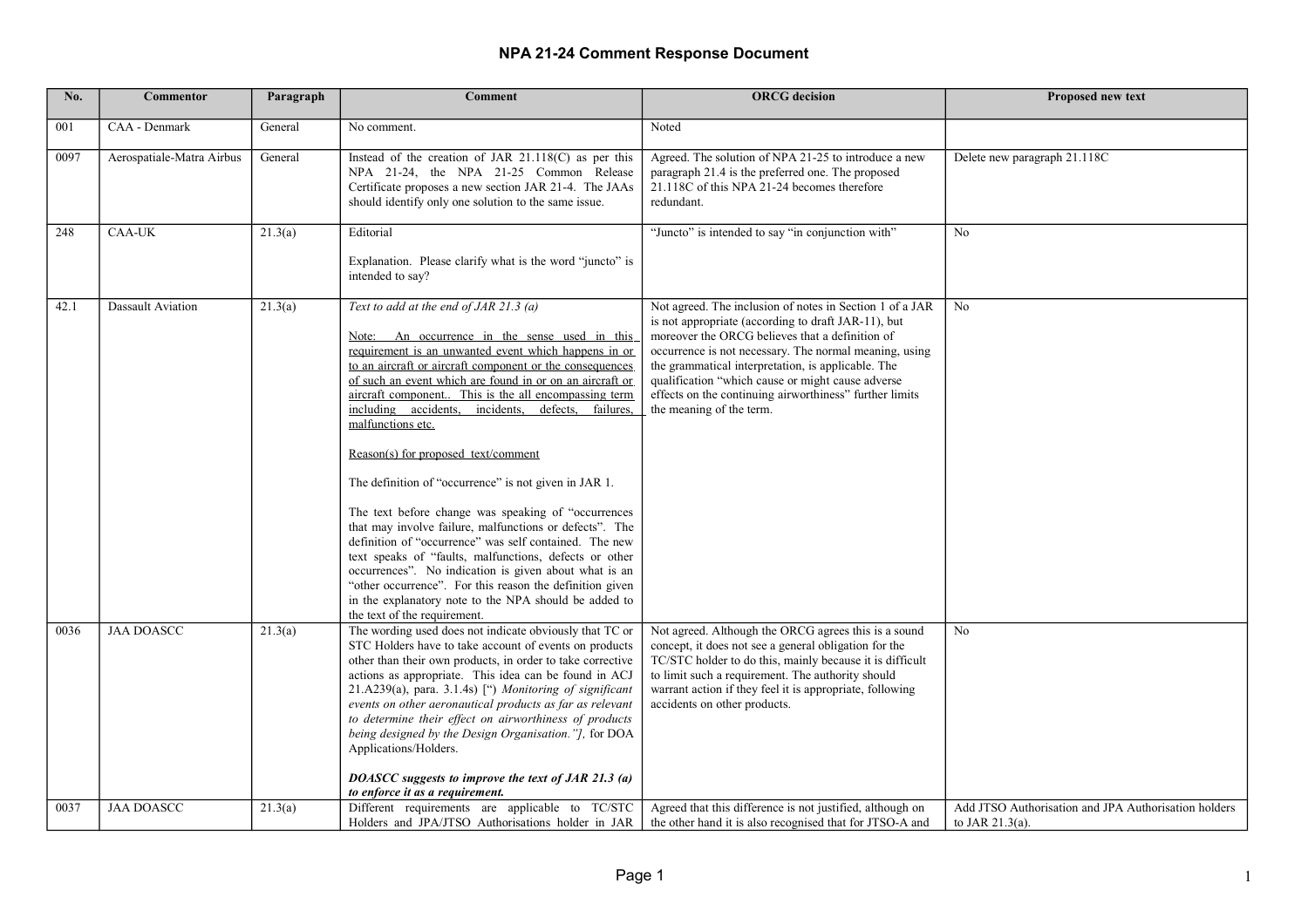| No.   | <b>Commentor</b>   | Paragraph            | <b>Comment</b>                                                                                                                                                                                                                                                                                                                                                                                                                                                                                                                                                                                                                                                                                                                                                                                                                                                                                                                                                                                                                                                                                                                                                                                                                                                                                                                                                                         | <b>ORCG</b> decision                                                                                                                                                  | Proposed new text                                                                                                                                                                                                                                                                                                                                                                                                                                                                                                                                                                                                                                                                                                                                                                                                                                                             |
|-------|--------------------|----------------------|----------------------------------------------------------------------------------------------------------------------------------------------------------------------------------------------------------------------------------------------------------------------------------------------------------------------------------------------------------------------------------------------------------------------------------------------------------------------------------------------------------------------------------------------------------------------------------------------------------------------------------------------------------------------------------------------------------------------------------------------------------------------------------------------------------------------------------------------------------------------------------------------------------------------------------------------------------------------------------------------------------------------------------------------------------------------------------------------------------------------------------------------------------------------------------------------------------------------------------------------------------------------------------------------------------------------------------------------------------------------------------------|-----------------------------------------------------------------------------------------------------------------------------------------------------------------------|-------------------------------------------------------------------------------------------------------------------------------------------------------------------------------------------------------------------------------------------------------------------------------------------------------------------------------------------------------------------------------------------------------------------------------------------------------------------------------------------------------------------------------------------------------------------------------------------------------------------------------------------------------------------------------------------------------------------------------------------------------------------------------------------------------------------------------------------------------------------------------|
|       |                    |                      | 21.3(a) and (b) (1): all must report [ref. JAR 21.3(b)(1)],<br>but only TC/STC Holders must have a system to collect,<br>investigate and analyse. This difference is existing in<br>current JAR 21.3 text.                                                                                                                                                                                                                                                                                                                                                                                                                                                                                                                                                                                                                                                                                                                                                                                                                                                                                                                                                                                                                                                                                                                                                                             | JPA-A holders it will be more difficult to collect reports,<br>because they do not always know who are the operators<br>of their products. (see also comment No. 127) |                                                                                                                                                                                                                                                                                                                                                                                                                                                                                                                                                                                                                                                                                                                                                                                                                                                                               |
| 0127  | <b>DGAC FRANCE</b> | 21.3(a)              | (Complete rewording)<br>JAR $21.3(a)$<br>(a) System for Collection, Investigation and analysis of<br>Data (See $ACJ$ 21.3(a)).<br>The holder of a Type Certificate for a product<br>(1)<br>shall have a system for collecting, investigating and<br>analysing reports of and information related to faults,<br>malfunctions, defects or other occurrences which caused<br>or might cause adverse effects on the continued<br>airworthiness of the product (< <fmds>&gt;) and shall<br/>provide information about this system to all known<br/>operators of the product.<br/>The holder of a supplemental Type<br/>(2)<br/>Certificate (STC) shall have a system for collecting,<br/>investigating and analysing reports of and information<br/>related to FMDs caused by the application of the STC<br/>and shall provide information about this systems to all<br/>known operators having incorporated the STC into a<br/>product.<br/>(3)<br/>The holder of a Joint Parts Authorisation<br/>(JPA) or a Joint Technical Standards Order (JTSO)<br/>Authorisation shall have a system for collecting,<br/>investigating analysing reports of and information<br/>related to FMDs caused by the part, appliance or article<br/>and shall provide information about this system to all<br/>known operators having incorporated the part, appliance<br/>or article into a product.</fmds> | Partially agreed (see also comment No. 37).<br>The ORCG finds that the proposed subparagraphs can be<br>merged.                                                       | JAR $21.3(a)$<br>System for Collection, Investigation and Analysis of<br>Data. (See ACJ 21.3(a).)<br>The holder of a Type Certificate (TC), Supplemental<br>Type Certificate (STC), Joint Technical Standard Order<br>(JTSO) Authorisation or Joint Part Approval (JPA)<br>Authorisation shall have a system for collecting,<br>investigating and analysing reports of and information<br>related to faults, malfunctions, defects or other<br>occurrences which cause or might cause adverse effects<br>on the continuing airworthiness of the product, part or<br>appliance covered by the TC, STC, JTSO or JPA. The<br>holder of a TC, STC, JTSO Authorisation or JPA<br>Authorisation shall provide information about the<br>system developed in accordance with this sub-paragraph<br>(a) of this paragraph to all known operators of the<br>product, part or appliance. |
| 076.1 | Airbus Industrie   | 21.3(a) & (b)<br>(1) | Para. 21.3(a) refers to"faults, malfunctions, defects or<br>other occurrences which cause or might cause adverse<br>effects on the continuing airworthiness of the product,<br>part or appliance", whereas para. 21.3(b) refers to "<br>faults, malfunctions, defects or other occurrences ad<br>which has resulted in or may result in an unsafe<br>condition".<br>It is understood that para $21.3(b)$ (1) only deals with<br>reporting to Authorities, which should concern only a<br>fraction of the data collected in accordance with $21.3(a)$ ,<br>and that the words "unsafe condition" have a more<br>restrictive meaning that the words "adverse effects on<br>the continuing airworthiness".<br>Some clarification might be useful on the difference in                                                                                                                                                                                                                                                                                                                                                                                                                                                                                                                                                                                                                     | Agreed. The new paragraph 10 of ACJ 20.XX explains<br>this principle.                                                                                                 | Already in revised ACJ 20.XX                                                                                                                                                                                                                                                                                                                                                                                                                                                                                                                                                                                                                                                                                                                                                                                                                                                  |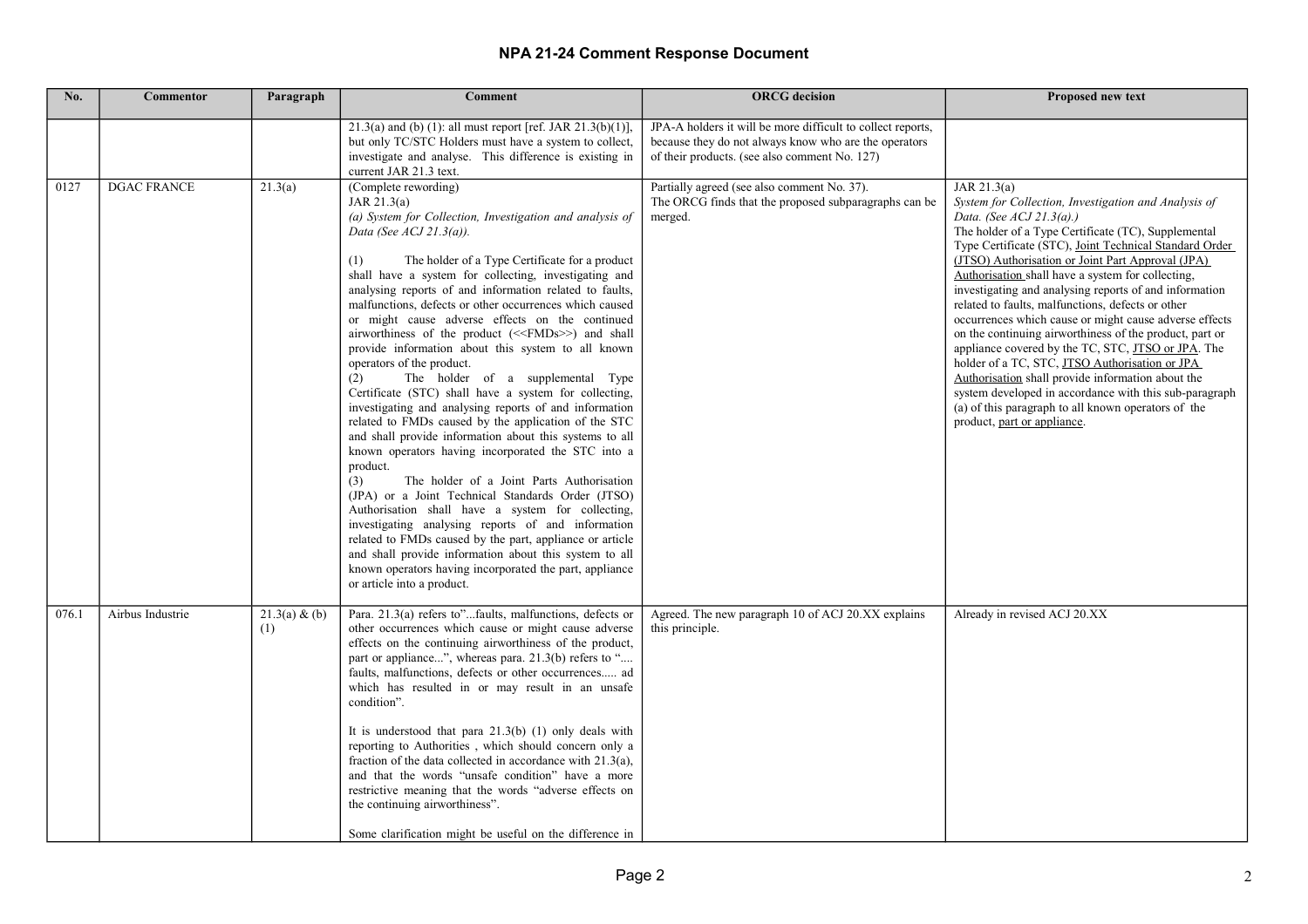| No.  | <b>Commentor</b>   | Paragraph            | <b>Comment</b>                                                                                                                                                                                                                                                                                                                                                                                                                                                                                                                                                                                                                                                                                                                                                                                                                                                                                                                                                                                                                                                                                                                                                                                                                                                                                 | <b>ORCG</b> decision                                                                                                                                                                                                                       | Proposed new text                                                                                                                                    |
|------|--------------------|----------------------|------------------------------------------------------------------------------------------------------------------------------------------------------------------------------------------------------------------------------------------------------------------------------------------------------------------------------------------------------------------------------------------------------------------------------------------------------------------------------------------------------------------------------------------------------------------------------------------------------------------------------------------------------------------------------------------------------------------------------------------------------------------------------------------------------------------------------------------------------------------------------------------------------------------------------------------------------------------------------------------------------------------------------------------------------------------------------------------------------------------------------------------------------------------------------------------------------------------------------------------------------------------------------------------------|--------------------------------------------------------------------------------------------------------------------------------------------------------------------------------------------------------------------------------------------|------------------------------------------------------------------------------------------------------------------------------------------------------|
|      |                    |                      | meaning between these two wordings (perhaps in the<br>proposed AC 20.XX).                                                                                                                                                                                                                                                                                                                                                                                                                                                                                                                                                                                                                                                                                                                                                                                                                                                                                                                                                                                                                                                                                                                                                                                                                      |                                                                                                                                                                                                                                            |                                                                                                                                                      |
| 0043 | Dassault Aviation  | 21.3(a) & (b)<br>(1) | Keep the word <b>failure</b> instead of changing it to fault.                                                                                                                                                                                                                                                                                                                                                                                                                                                                                                                                                                                                                                                                                                                                                                                                                                                                                                                                                                                                                                                                                                                                                                                                                                  | Agreed. Exact identical terminology between JAR-21<br>and JAR-OPS is not necessary.<br>The title of JAR 21.3 needs some changing to address<br>the full scope of the paragraph.                                                            | Change "fault" back to "failure" in all JAR-21<br>proposals.<br>The title of JAR 21.3 will be "Occurrences, reporting<br>and other required actions" |
| 022  | IBA                | $21.3(b)$ (1)        | As already stated by LBA in the processor developing<br>implementation Procedures for Subpart P, the JPA does<br>not add any additional value to the applicant because he<br>has to fulfil Subpart D as well (JAR 21.95) concerning<br>the minor change - JPA is only applicable for parts and<br>appliances subject to a minor change to the TC<br>(modification part) or a replacement part. In any way he<br>is obliged to achieve a Subpart G approval. This<br>consequently means that a Holder of a Subpart G<br>approval can release parts (JAA is only applicable for<br>parts and appliances subject to a minor change without a<br>JPA as long as he has a proper link to the holder of the<br>approval for the minor change. For replacement parts it<br>is already clear that the Subpart G approval is fully<br>sufficient to release the part. This is fully in line with<br>the policy of JAR-21 to separate responsibilities for<br>Design and Production but to insist on a proper link<br>between both.<br>If it is so, why then should a Holder of JPA be forced<br>into a reporting responsibility but a "simple" holder of a<br>minor change without JPA is not?<br>This should be considered as soon as JPA is mentioned<br>in any of the changes proposed by NPA 21-24. | Not agreed.<br>The question whether the concept of JPA is appropriate<br>is not a subject of this NPA. Currently Subpart P<br>regarding the JPA Authorisation is a part of JAR-21, so<br>all NPA's have to take this Subpart into account. | No                                                                                                                                                   |
| 128  | <b>DGAC</b> France | 21.3(b)(1)           | JAR $21.3(b)$<br>Reporting to the Authority<br>(1) The holder of a Type Certificate (TC), Supplemental<br>Type Certificate (STC), Joint Part Approval (JPA)<br>Authorisation or Joint Technical Standards Order<br>(JTSO) Authorisation, or production organisation shall<br>report to his National Authority any fault, malfunction,<br>defect or other occurrence of which he is aware related<br>to a product, part, or appliance covered by the Type-<br>Certificate, Supplemental Type Certificate or-<br>Authorisation collected under JAR 21.3(a), JAR<br>$21.129(e)(2)$ or JAR 21.165(e)(2), or known by other<br>means, which has resulted in or may result in an unsafe<br>condition. (See ACJ 20.xx)                                                                                                                                                                                                                                                                                                                                                                                                                                                                                                                                                                                | Partially agreed: "National" to be deleted<br>The reporting requirements of 21.3, 21.129 and 21.165<br>are made consistent, and there is no further need to move<br>the reporting requirements from Subparts F and G to A.                 | Delete "National"                                                                                                                                    |
| 035  | <b>JAA DOASCC</b>  | 21.3(b)(2)           | Replace "possible unsafe condition" by "occurrence".                                                                                                                                                                                                                                                                                                                                                                                                                                                                                                                                                                                                                                                                                                                                                                                                                                                                                                                                                                                                                                                                                                                                                                                                                                           | Not agreed. When it is obvious that an occurrence is<br>reportable the 72 hours start immediately. In other cases                                                                                                                          | No                                                                                                                                                   |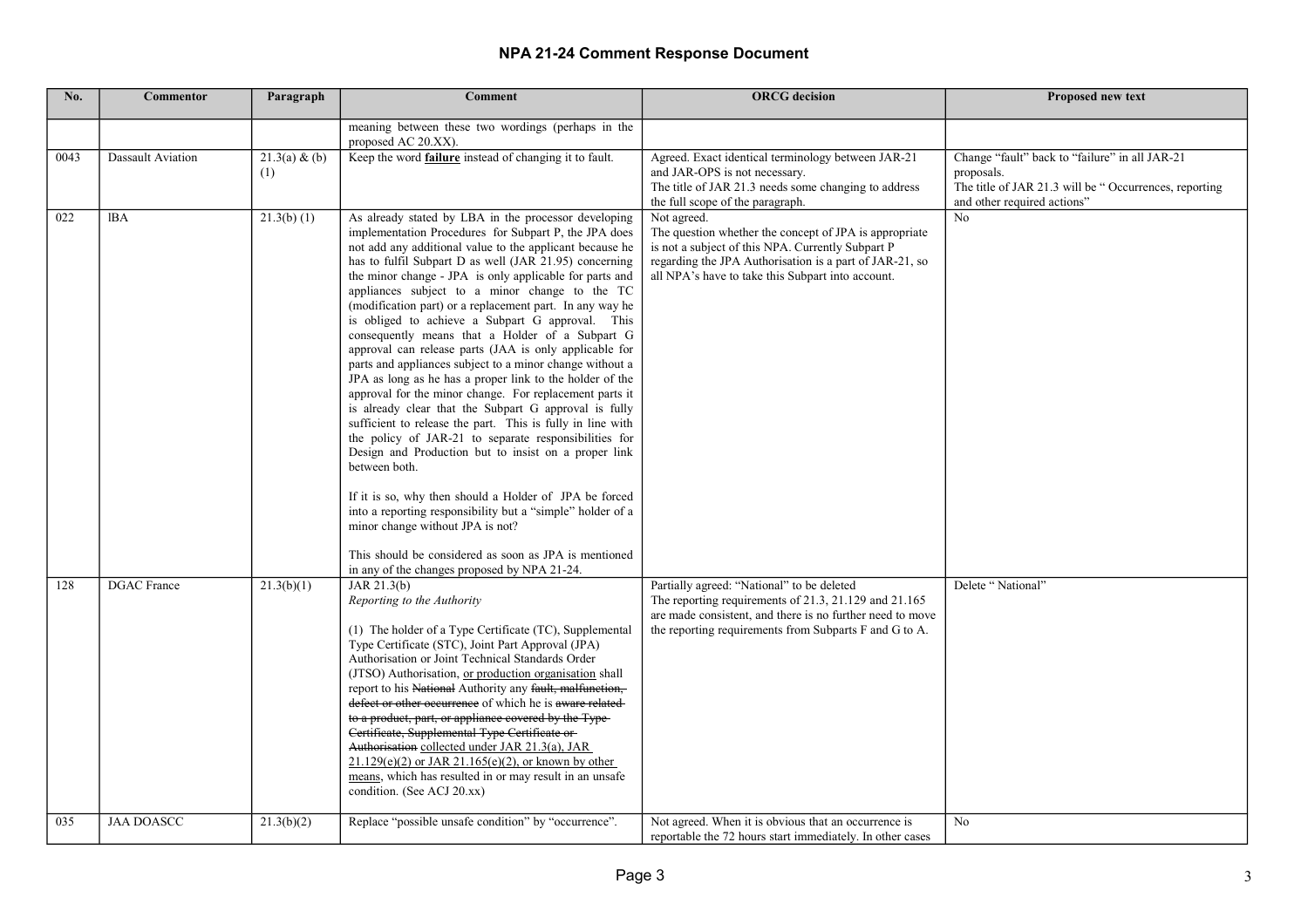| No.  | <b>Commentor</b>   | Paragraph  | <b>Comment</b>                                                                                                                                                                                                                                                                                                                                                                                                                                                                                                                                                                                                                                                                                                                                                                                          | <b>ORCG</b> decision                                                                                                                                                                                                                                                                                                                                                                  | Proposed new text                                                                                                                                                                                                                                                                                                                                                          |
|------|--------------------|------------|---------------------------------------------------------------------------------------------------------------------------------------------------------------------------------------------------------------------------------------------------------------------------------------------------------------------------------------------------------------------------------------------------------------------------------------------------------------------------------------------------------------------------------------------------------------------------------------------------------------------------------------------------------------------------------------------------------------------------------------------------------------------------------------------------------|---------------------------------------------------------------------------------------------------------------------------------------------------------------------------------------------------------------------------------------------------------------------------------------------------------------------------------------------------------------------------------------|----------------------------------------------------------------------------------------------------------------------------------------------------------------------------------------------------------------------------------------------------------------------------------------------------------------------------------------------------------------------------|
|      |                    |            |                                                                                                                                                                                                                                                                                                                                                                                                                                                                                                                                                                                                                                                                                                                                                                                                         | it may be necessary to gather more information or to<br>perform certain analysis before it can be determined that<br>an unsafe condition may exist. In such cases it would not<br>be realistic to require immediate reporting.                                                                                                                                                        |                                                                                                                                                                                                                                                                                                                                                                            |
| 76.2 | Airbus Industrie   | 21.3(b)(2) | "possible unsafe condition" : same remark as above.                                                                                                                                                                                                                                                                                                                                                                                                                                                                                                                                                                                                                                                                                                                                                     | Agreed. See also comment No. 76.1 above.                                                                                                                                                                                                                                                                                                                                              | See comment No. 76.1 above                                                                                                                                                                                                                                                                                                                                                 |
| 080  | Airbus Industrie   | 21.3(b)(2) | (2)<br>Reports must be made in a forma and manner<br>acceptable to the Authority, as soon as practicable<br>and any case despatched:<br>(1)<br>Not later than 72 hours after the identification of<br>the possible unsafe condition by the holder of the<br>Certificate, Approval or Authorisation, unless<br>exceptional circumstances prevent this. (See ACJ<br>$20$ -xx.) or<br>(ii) For holders of a Design Organisation Approval<br>under Subpart JA of this JAR-21, in a time compatible<br>with procedures agreed with the Authority.                                                                                                                                                                                                                                                            | Not agreed. The current wording of the proposed 21.3(b)<br>(2) already provides for the necessary flexibility.                                                                                                                                                                                                                                                                        | No.                                                                                                                                                                                                                                                                                                                                                                        |
| 129  | <b>DGAC</b> France | 21.3(b)(2) | JAR 21.3 (b)(2) used the word $\langle$ Approval>> which was<br>not used previously. The conflict with $21.3$ (b)(1) is<br>avoided by deleting the references to certificate,<br>approval or authorisation.<br>The link with $(b)(1)$ is clear enough by using the<br>opening word < <these>&gt;.<br/>As it is true that imposing notification by the TC holder<br/>of all reportable events within 72 hours of the actual<br/>occurrence is almost impossible in practice (helicopter<br/>crash in jungle for example), it is also true that<br/>identification of a potentially unsafe situation can take<br/>more time. During this analysis, which can take days or<br/>weeks, the authority would not be informed: this is not<br/>appropriate. That's why the wording "the information is</these> | Partially agreed.<br>Not agreed, see response to comment No. 35                                                                                                                                                                                                                                                                                                                       | (2)<br>These reports must be made in a form and<br>manner acceptable to the Authority, as soon as<br>practicable and in any case despatched not later than 72<br>hours after the identification of the possible unsafe<br>condition by the holder of the Certificate, Approval or-<br>Authorisation, unless exceptional circumstances prevent<br>this. (See ACJ $20.xx$ .) |
| 76.3 | Airbus Industrie   | 21.3(c)    | known" is proposed.<br>"the reported Occurrence": it is assumed that his<br>refers only to occurrences reported to Authorities per<br>para.213(b)(1).                                                                                                                                                                                                                                                                                                                                                                                                                                                                                                                                                                                                                                                   | Agreed. The text can be improved for clarity.                                                                                                                                                                                                                                                                                                                                         | "When an occurrence reported under subparagraph (b)<br>of this paragraph results "                                                                                                                                                                                                                                                                                         |
| 023  | LBA                | 21.3(c)    | JAR $21.3(c)$ and $(d)$<br>The paragraph states, that the design responsible (TC-,<br>STC-, JTSO-, JPA-Holder) is responsible for the<br>investigation of manufacturing deficiencies. This does<br>not take into account the a.m. policy of separation of<br>design and production responsibilities within JAR-21.<br>The gap in this statement of JAR 21.3 (c) is obvious. It<br>is understandable for in service aircraft, which have to<br>catch up e.g. by an AD or SB if such a deficiency<br>occurs. The work in this case can only be done under<br>the control of the design responsible.                                                                                                                                                                                                       | There is a separation of responsibilities for design and<br>production but the responsibility for continuing<br>airworthiness in case of production deficiencies is not as<br>clear. For production deficiencies the manufacturer is<br>responsible, but in many cases he will need the help of<br>the designer to solve the issue. (See also response to<br>comment No. 130.1 below) | See Comment No. 130.1 below                                                                                                                                                                                                                                                                                                                                                |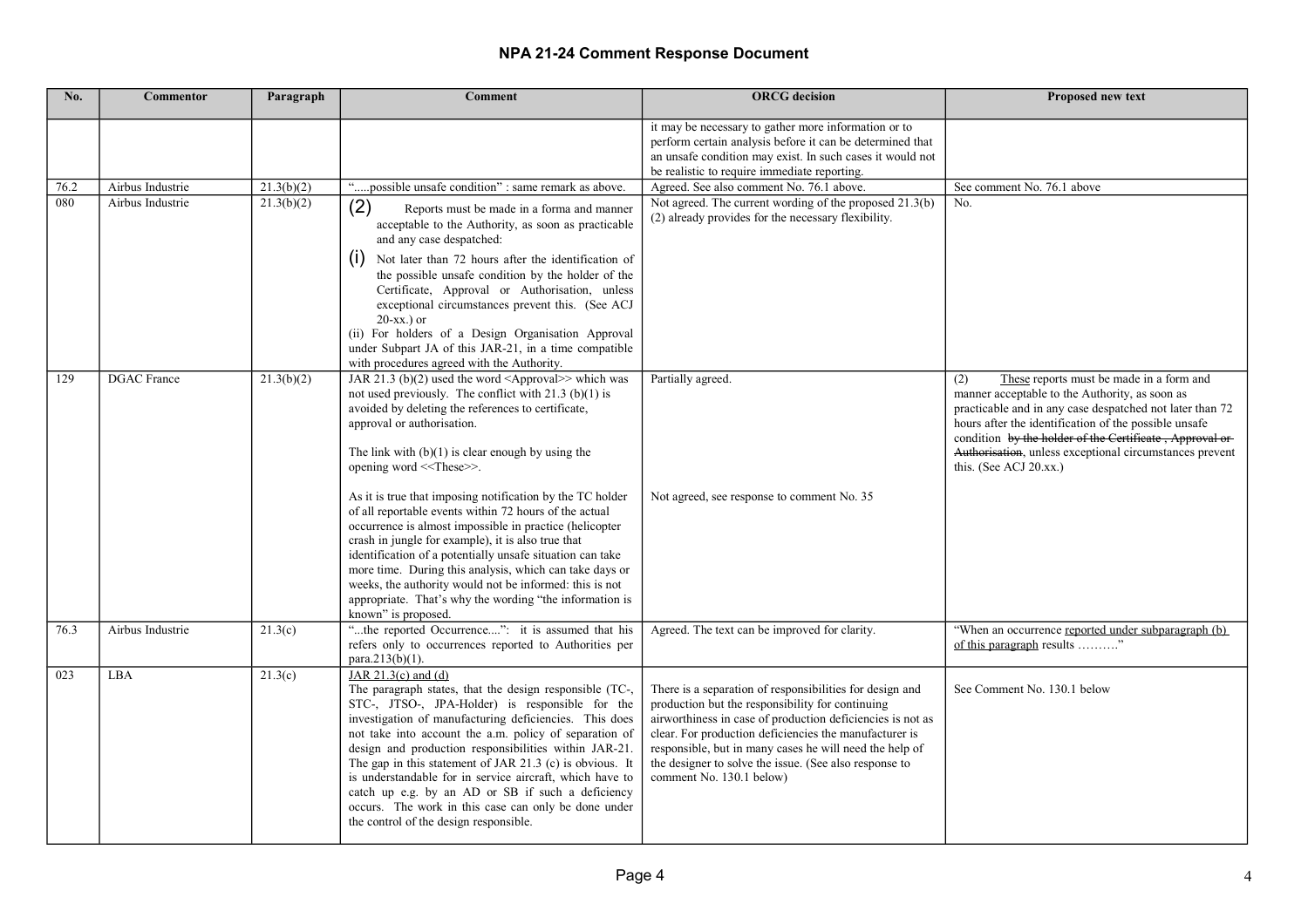| No.   | <b>Commentor</b>    | Paragraph | <b>Comment</b>                                                                                                                                                                                                                                                                                                                                                                                                                                                                                                                                                                                                                                                                                                                                                                                                                                                                                                                                                                                                                                                                                                                                                                                                                                                                                                                                                                                                                                                                                                                                                                                                                                                                                                                                                                                                                                                           | <b>ORCG</b> decision                                                                                                                                                                                                                                                                                                                                                                        | <b>Proposed new text</b>                                                                                                                                                                                                                                                                                                                                                                                                                                                                                                                                                                                                                                                                                                                                                                                                                   |
|-------|---------------------|-----------|--------------------------------------------------------------------------------------------------------------------------------------------------------------------------------------------------------------------------------------------------------------------------------------------------------------------------------------------------------------------------------------------------------------------------------------------------------------------------------------------------------------------------------------------------------------------------------------------------------------------------------------------------------------------------------------------------------------------------------------------------------------------------------------------------------------------------------------------------------------------------------------------------------------------------------------------------------------------------------------------------------------------------------------------------------------------------------------------------------------------------------------------------------------------------------------------------------------------------------------------------------------------------------------------------------------------------------------------------------------------------------------------------------------------------------------------------------------------------------------------------------------------------------------------------------------------------------------------------------------------------------------------------------------------------------------------------------------------------------------------------------------------------------------------------------------------------------------------------------------------------|---------------------------------------------------------------------------------------------------------------------------------------------------------------------------------------------------------------------------------------------------------------------------------------------------------------------------------------------------------------------------------------------|--------------------------------------------------------------------------------------------------------------------------------------------------------------------------------------------------------------------------------------------------------------------------------------------------------------------------------------------------------------------------------------------------------------------------------------------------------------------------------------------------------------------------------------------------------------------------------------------------------------------------------------------------------------------------------------------------------------------------------------------------------------------------------------------------------------------------------------------|
| 130.1 | <b>DEGAS</b> France | 21.3(c)   | The other side of the medal is to put also attention on<br>possible systematic faults within the Production<br>Approval holder, who is responsible for the<br>manufacturing of the product, part or appliance affected<br>by the manufacturing deficiency. Only the POA-Holder<br>can be made responsible for the investigation and the<br>implementation of necessary corrective actions in the<br>frame of his POA. This last more preventive aspect<br>should also be covered by JAR 21.3 (c). This is even<br>more true if the design responsible and the POA Holder<br>are completely separate entities and/or if the POA<br>Holder is manufacturing products, parts or appliances<br>under his POA which are not certificated under JAA<br>member's responsibility.<br>The same applies to JAR 21.3 (d) $(2)$ . If there is a<br>design change as the necessary required action following<br>an occurrence, the information should not only be<br>passed to all known operators. Maintenance and<br>Production Organisations may also have to implement<br>these changes.<br>JAR 21.3<br>Investigations of Reported Occurrences.<br>When an occurrence reported under JAR 21.3(b) results<br>from a deficiency in the design or the manufacturing, the<br>holder of the Type Certificate, Supplemental Type<br>Certificate, PA Authorisation or JOTS Authorisation, or<br>the production organisation, as appropriate, shall<br>investigate the reason for the deficiency and report to the<br>Authority the results of his investigation and any action<br>he is taking or proposes to take to correct that<br>deficiency.<br>If the Authority finds that an action is required to correct<br>the deficiency, the holder of the Type Certificate,<br>Supplemental Type Certificate, PA Authorisation or<br>JOTS Authorisation, or the production organisation, as | True, but the information for the production organisation<br>follows the existing link between design and production<br>and with regard to maintenance, the operator is<br>responsible and should inform the maintenance<br>organisation.<br>See also comment No. 23 above.<br>Agreed, but reference should also be made to reported<br>occurrences under $21.129(e)(2)$ and $21.165(e)(2)$ | No<br>Investigation of Reported Occurrences.<br>(c)<br>When an occurrence reported in<br>(1)<br>accordance with subparagraph (b) of this paragraph,<br>JAR 21.129 (f)(2) or JAR 21.165(f)(2) results from a<br>deficiency in the design, or a manufacturing deficiency,<br>the holder of the Type Certificate, the Supplemental<br>Type Certificate, the JTSO Authorisation, or the JPA<br>Authorisation, or the manufacturer as appropriate, shall<br>investigate or let investigate the reason for the<br>deficiency and report to the Authority the results of this<br>investigation and any action he is taking or proposes to<br>take to correct that deficiency.<br>If the Authority finds that an<br>(2)<br>action is required to correct the deficiency, the holder of<br>the Type Certificate, the Supplemental Type Certificate, |
|       |                     |           | appropriate, shall submit the relevant data to the<br>Authority.                                                                                                                                                                                                                                                                                                                                                                                                                                                                                                                                                                                                                                                                                                                                                                                                                                                                                                                                                                                                                                                                                                                                                                                                                                                                                                                                                                                                                                                                                                                                                                                                                                                                                                                                                                                                         |                                                                                                                                                                                                                                                                                                                                                                                             | the JTSO Authorisation, or the JPA Authorisation, or the<br>manufacturer as appropriate, shall submit the relevant<br>data to the Authority.                                                                                                                                                                                                                                                                                                                                                                                                                                                                                                                                                                                                                                                                                               |
| 130.2 | <b>DGAC</b> France  | 21.3(d)   | Airworthiness directives<br>When the Authority considers that issuance of an<br>Airworthiness Directive is necessary to correct the<br>unsafe condition or to require the performance of an<br>inspection, the holder of the Type Certificate,<br>Supplemental Type Certificate, JPA Authorisation, or<br>the production organisation, shall<br>Propose the appropriate changes to the Type Design or<br>the required inspections and submit details of these                                                                                                                                                                                                                                                                                                                                                                                                                                                                                                                                                                                                                                                                                                                                                                                                                                                                                                                                                                                                                                                                                                                                                                                                                                                                                                                                                                                                            | Agreed (partially)                                                                                                                                                                                                                                                                                                                                                                          | (d)<br>Airworthiness Directives.<br>When the Authority considers that issuance of an<br>Airworthiness Directive is necessary to correct the<br>unsafe condition, or to require the performance of an<br>inspection, the holder of the Type Certificate,<br>Supplemental Type Certificate, JTSO Authorisation or<br>JPA Authorisation or the manufacturer, shall<br>Propose the appropriate design<br>(1)<br>changes and/or required inspections and submit details                                                                                                                                                                                                                                                                                                                                                                         |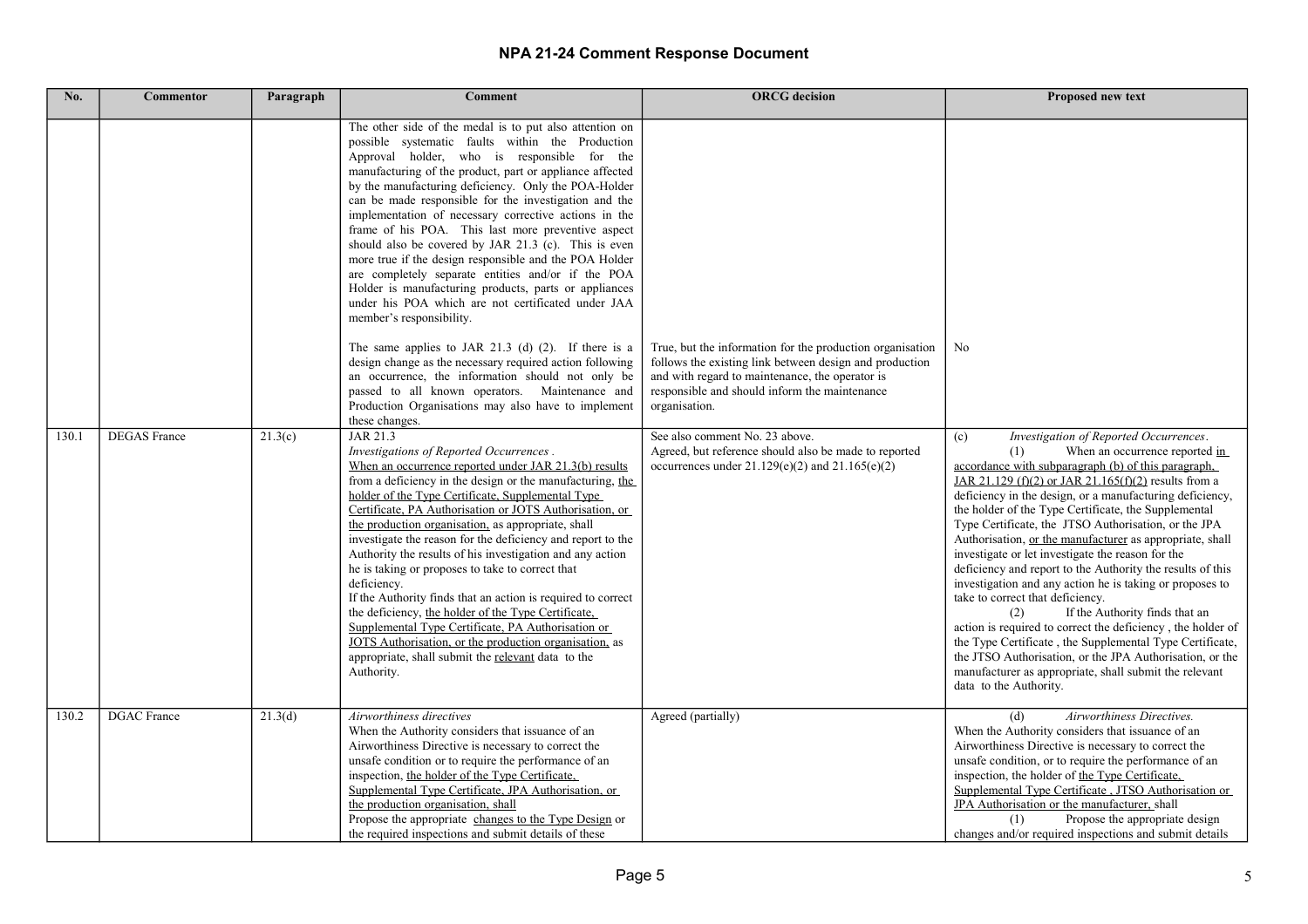| No.   | <b>Commentor</b>          | Paragraph    | <b>Comment</b>                                                                                                                                                                                                                                                                                                                                                                                                                                                                                                                                                                                                                                                                               | <b>ORCG</b> decision                                                                                                                                                                         | <b>Proposed new text</b>                                                                                                                                                                                                                                                                        |
|-------|---------------------------|--------------|----------------------------------------------------------------------------------------------------------------------------------------------------------------------------------------------------------------------------------------------------------------------------------------------------------------------------------------------------------------------------------------------------------------------------------------------------------------------------------------------------------------------------------------------------------------------------------------------------------------------------------------------------------------------------------------------|----------------------------------------------------------------------------------------------------------------------------------------------------------------------------------------------|-------------------------------------------------------------------------------------------------------------------------------------------------------------------------------------------------------------------------------------------------------------------------------------------------|
|       |                           |              | proposals to the Authority for approval.<br>(2) Following the Authority's approval of the proposed<br>changes to the Type Design or inspections, make<br>available appropriate descriptive data and<br>accomplishment instructions to all known operators of<br>the product or having incorporated the STC, part,<br>appliance or article into the product.                                                                                                                                                                                                                                                                                                                                  |                                                                                                                                                                                              | of these proposals to the Authority for approval.<br>Following the Authority's<br>(2)<br>approval of the proposed design changes or inspections,<br>make available to all known Operators of the product,<br>part or appliance appropriate descriptive data and<br>accomplishment instructions. |
| 062   | Airbus UK                 | 21.3(d)      | the performance of an inspection, the holder of the<br>Certificate                                                                                                                                                                                                                                                                                                                                                                                                                                                                                                                                                                                                                           | Agreed                                                                                                                                                                                       | Is already incorporated in the above text change.                                                                                                                                                                                                                                               |
| 019   | <b>BAE</b> Systems        | 21.3(d)(1)   | Corrective actions appears limited to Design Change or<br>Inspection. Corrective action can also include or be<br>limited to amendment to published data (ie. AFM or<br>AMM amendment).                                                                                                                                                                                                                                                                                                                                                                                                                                                                                                      | Agreed, corrective action can also be a simple<br>replacement of a part, without a design change, in case<br>of a production deficiency.                                                     | 'design change' replaced by 'corrective action'                                                                                                                                                                                                                                                 |
| 131   | <b>DGAC</b> France        | 21.118C      | JAR 21.118(c) Co-ordination with production and TC<br>holder.                                                                                                                                                                                                                                                                                                                                                                                                                                                                                                                                                                                                                                | The proposed paragraph is already deleted because of<br>another comment.                                                                                                                     | No                                                                                                                                                                                                                                                                                              |
| 065   | Airbus UK                 | 21.129(e)    | No indication has been made with regards to the<br>timescales required to report incident to holder of Type<br>Certificate or Design Approval.                                                                                                                                                                                                                                                                                                                                                                                                                                                                                                                                               | Not agreed. Reference is made to JAR 21.3(b)(2), which<br>contains the timescale.                                                                                                            | N <sub>o</sub>                                                                                                                                                                                                                                                                                  |
| 024   | LB                        | 21.129(e)(1) | LBA would highly recommend to change the four<br>Subparas so that read "and subsequently identified<br>to may have deviations from the applicable design<br>$data$ ".<br>This Subparas should also cover the real cases where<br>there is a doubt if a product, part or appliance that has<br>been released previously, has a deviation from the<br>design data in order to ensure that the doubt could be<br>cleared by investigation of the relevant products, parts or<br>appliances. This could also cover the current gap for "in<br>production" - occurrences which are normally not<br>reportable, but could have implicit on the already<br>delivered products, parts or appliances. | The idea of the comment is agreed but not the exact text<br>proposal.                                                                                                                        | "and subsequently identified to have possible<br>deviations from the applicable design data".                                                                                                                                                                                                   |
| 77.1  | Airbus Industrie          | 21.129(e)(3) | Sentence might be clarified by saying:"all cases where<br>he has released products, parts or appliances to that<br>other organisation, and subsequently identified them to<br>have deviations"                                                                                                                                                                                                                                                                                                                                                                                                                                                                                               | Agreed                                                                                                                                                                                       | all cases where he has released products,<br>(3)<br>parts or appliances to that organisation and subsequently<br>identified them to have possible deviations from the<br>applicable design data.                                                                                                |
| 098   | Aerospatiale-Matra Airbus | 21.129(e)(3) | Change to JAR $21.129(e)(3)$ : OK for the added<br>requirement, but here is no need to mention ACJ 20.xx<br>there, as it is already decided elsewhere, in sections<br>where what the ACJ provides is more directly related.                                                                                                                                                                                                                                                                                                                                                                                                                                                                  | Not agreed. The ACJ also contains guidance on<br>reporting between organisations                                                                                                             | N <sub>0</sub>                                                                                                                                                                                                                                                                                  |
| 132.3 | <b>DGAC</b> France        | 21.129(e)(3) | Where he acts as supplier to another production<br>organisation, report also to that other organisation all<br>cases where he has released products, parts or appliances<br>to that organisation and subsequently identified to have<br>deviations from the applicable design data.                                                                                                                                                                                                                                                                                                                                                                                                          | Agreed, see also comment No. 77.1                                                                                                                                                            | "another" in stead of "an other"                                                                                                                                                                                                                                                                |
| 025   | LBA                       | 21.129(f)    | The explanation for the adding of subpara (f) seems to<br>unfold a misunderstanding of JAR-21 Subpart F. The<br>applicant in this case does not have to be necessarily an<br>organisation. Subpart F even can apply to single                                                                                                                                                                                                                                                                                                                                                                                                                                                                | Not agreed. Subpart F can be used by small<br>organisations and even by a single person, but also by<br>larger organisations in the starting up phase prior to<br>obtaining a Subpart G POA. | Add a reference to 21.129 and 21.165 in chapter 3 of the<br>ACJ 20.XX.                                                                                                                                                                                                                          |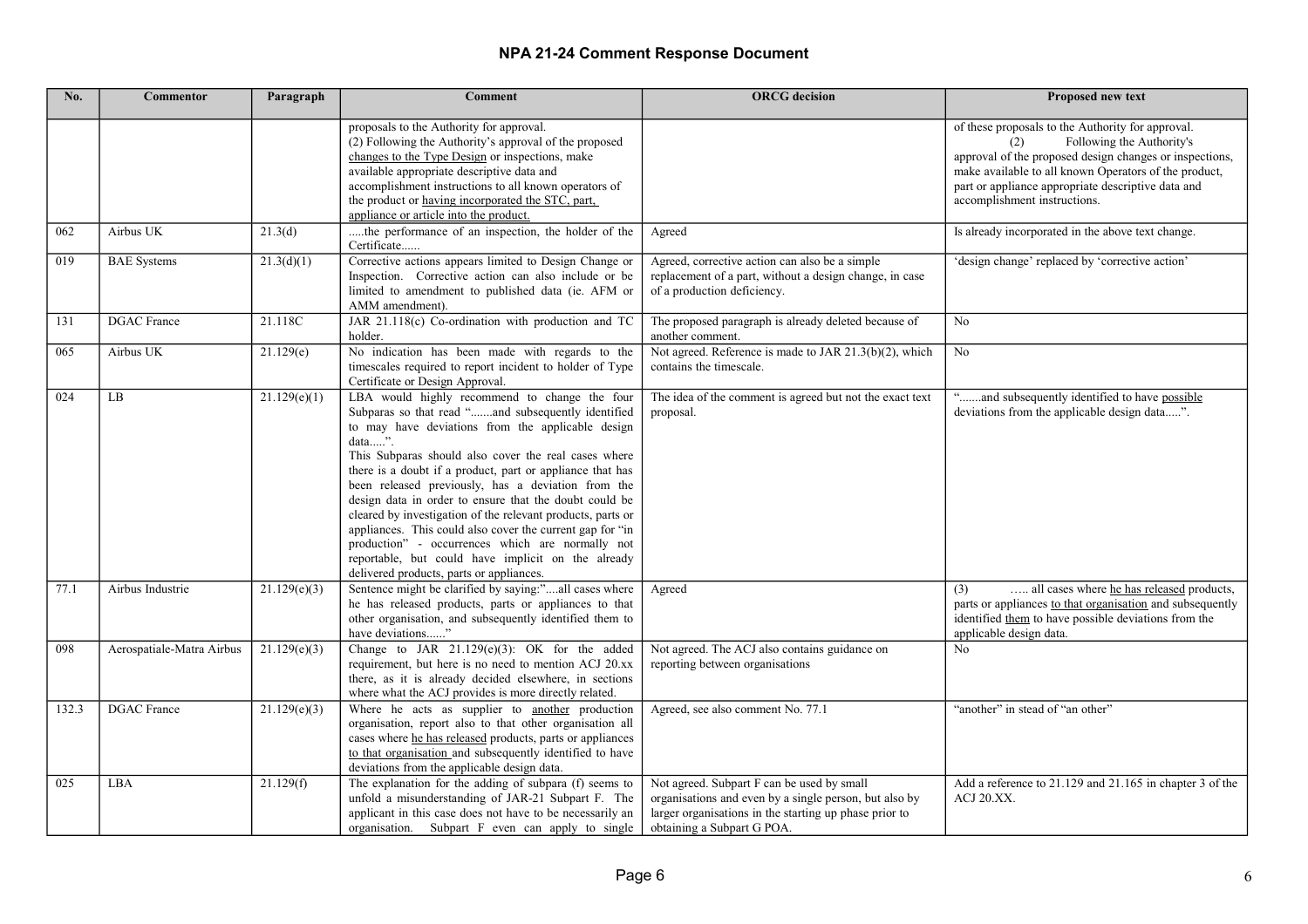| No.  | <b>Commentor</b> | Paragraph | <b>Comment</b>                                                                                                                                                                                                                                                                                                                                                                                                                                                                                                                                                                                                                                                                                                                                                                                                                                                                                                                                                        | <b>ORCG</b> decision                                                                                                                                                                                                                            | Proposed new text                                                                                                                                                                                                                                                                                                                                                                                                                            |
|------|------------------|-----------|-----------------------------------------------------------------------------------------------------------------------------------------------------------------------------------------------------------------------------------------------------------------------------------------------------------------------------------------------------------------------------------------------------------------------------------------------------------------------------------------------------------------------------------------------------------------------------------------------------------------------------------------------------------------------------------------------------------------------------------------------------------------------------------------------------------------------------------------------------------------------------------------------------------------------------------------------------------------------|-------------------------------------------------------------------------------------------------------------------------------------------------------------------------------------------------------------------------------------------------|----------------------------------------------------------------------------------------------------------------------------------------------------------------------------------------------------------------------------------------------------------------------------------------------------------------------------------------------------------------------------------------------------------------------------------------------|
|      |                  |           | persons. In general Subpart is not resulting in an<br>organisation approval. Subpart F is intended to cover a<br>very small amount of production activity and related to<br>individual products. It simply makes no sense to<br>establish an occurrence reporting scheme to identify<br>trends when there is only a production of one or up to a<br>few places where it is statistically impossible to establish<br>any proven trend.                                                                                                                                                                                                                                                                                                                                                                                                                                                                                                                                 | The wording is generic enough to be used by small<br>organisations. In cases where monitoring of trends is not<br>possible this provision is simply not applicable.                                                                             |                                                                                                                                                                                                                                                                                                                                                                                                                                              |
| 77.2 | Airbus Industrie | 21.129(f) | It is suggested to add the word "internal" (to show that it<br>is dealing with an internal scheme) and to use the word<br>"collection" (instead of "collation") for consistency with<br>21.3 so as to read: "establish and maintain an internal<br>occurrence reporting scheme to enable the collection and<br>assessment of"                                                                                                                                                                                                                                                                                                                                                                                                                                                                                                                                                                                                                                         | Agreed. Collating can be part of the assessment.                                                                                                                                                                                                | establish and maintain an internal occurrence reporting<br>system in the interest of safety, to enable the collection<br>and assessment of occurrence reports                                                                                                                                                                                                                                                                                |
| 133  | DGAC - France    | 21.129(f) | (f) to establish and maintain, in the interest of safety, an<br>internal occurrence reporting scheme to enable the<br>collection and assessment of occurrence reports in order<br>to identify adverse trends or to address deficiencies.<br>This system shall include evaluation of known and<br>relevant information relating to the occurrences and<br>promulgation of such related information, in particular<br>the assessment and extraction of the occurrences to be<br>reported under JAR 21.3 (b). See ACJ 20.xx)                                                                                                                                                                                                                                                                                                                                                                                                                                             | Mostly agreed, see also comment No. 77.2                                                                                                                                                                                                        | establish and maintain an internal occurrence<br>(e)<br>reporting system in the interest of safety, to enable the<br>collection and assessment of occurrence reports in order<br>to identify adverse trends or to address deficiencies, and<br>to extract reportable occurrences. This system shall<br>include evaluation of relevant information relating to<br>occurrences and the promulgation of related<br>information. (See ACJ 20.xx) |
| 237  | <b>CAA-UK</b>    | 21.129(f) | (f) establish and maintain an occurrence reporting<br>scheme within the organisation, to enable the collation<br>and investigation of occurrence reports in order to<br>identify adverse trends and address deficiencies in the<br>interest of safety including evaluation                                                                                                                                                                                                                                                                                                                                                                                                                                                                                                                                                                                                                                                                                            | Agreed, but for text change see response to comment No.<br>77.2.                                                                                                                                                                                | No                                                                                                                                                                                                                                                                                                                                                                                                                                           |
| 238  | <b>CAA-UK</b>    | 21.129(f) | Item 7 should be identified as "JAR 21.129(f)" and the<br>newly introduced sub-para. (f) should be quoted in the<br>proposal.                                                                                                                                                                                                                                                                                                                                                                                                                                                                                                                                                                                                                                                                                                                                                                                                                                         | Agreed                                                                                                                                                                                                                                          | Not in rule text.                                                                                                                                                                                                                                                                                                                                                                                                                            |
| 026  | LBA              | 21.129(f) | <b>b</b> ) JAR 21.129 (f) and JAR 21.165 (i)<br>In both Sub-parts F and G there is the requirement to<br>establish a systematic and well defined production<br>system controlled by the Production inspection system<br>(subp. F) or Quality System (Subp G). Both Subparts<br>require that these two Systems show compliance with<br>the applicable requirements including the already<br>defined reporting manual (Subpart F) or the Production<br>Organisation Exposition (Subpart G) including<br>sufficient procedures covering the several requirements.<br>These procedures and its implementation are subject to<br>the investigation and continued surveillance by the<br>Authority and are part of the Authority agreement<br>(Subpart F) or POA (Subpart G). Therefore the<br>currently existing paragraphs of JAR-21 Subpart F and<br>G are fully sufficient to ensure that a reporting scheme<br>to the satisfaction of the authority is established and | Not agreed. Experience shows that it is necessary to<br>emphasise this function even though you could defend<br>that it is part of the necessary procedures of a production<br>organisation. It was, up to now, nowhere explicitly<br>required. | No                                                                                                                                                                                                                                                                                                                                                                                                                                           |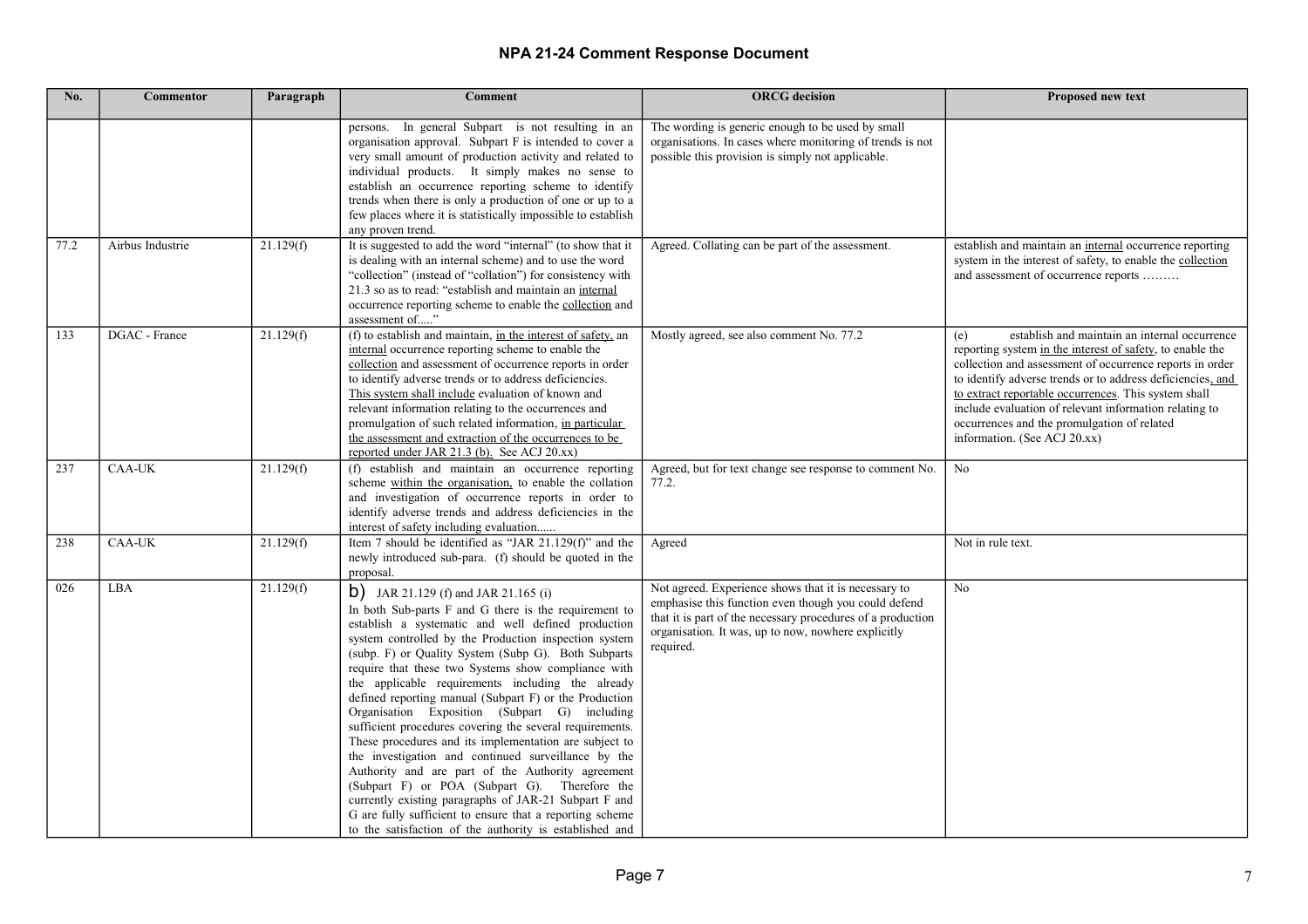| No.  | <b>Commentor</b>       | Paragraph                  | <b>Comment</b>                                                                                                                                                                                                                                                                                                                                                                                                                                                                                                                                                                                                                                                                           | <b>ORCG</b> decision                                                                                                                                      | Proposed new text                                                                             |
|------|------------------------|----------------------------|------------------------------------------------------------------------------------------------------------------------------------------------------------------------------------------------------------------------------------------------------------------------------------------------------------------------------------------------------------------------------------------------------------------------------------------------------------------------------------------------------------------------------------------------------------------------------------------------------------------------------------------------------------------------------------------|-----------------------------------------------------------------------------------------------------------------------------------------------------------|-----------------------------------------------------------------------------------------------|
|      |                        |                            | consequently the proposed additional subparagraphs<br>JAR 21.129 (f) and JAR 21.165 (i) are indeed nothing<br>new and obviously not necessary. If it is regarded<br>necessary to mention the term "occurrence reporting<br>scheme" in the requirements these words should<br>somehow be included in JAR 21.165 (e) which is the<br>right place, and maybe some more information could be<br>given in the ACJ material to this sub-paragraph.                                                                                                                                                                                                                                             |                                                                                                                                                           |                                                                                               |
| 158  | <b>CAA</b> Netherlands | $21.129(f)$ &<br>21.165(l) | Change "collating" in "collecting".                                                                                                                                                                                                                                                                                                                                                                                                                                                                                                                                                                                                                                                      | Agreed, see comment No. 77.2                                                                                                                              | See 77.2                                                                                      |
| 044  | Dassault Aviation      | $21.129(f)$ &<br>21.165(i) | Establish and maintain a documented occurrence<br>reporting system acceptable to the Authority to enable<br>the collation of occurrence reports including the<br>assessment and extraction of the reportable occurrences<br>and the actions taken. This system shall include<br>evaluation of relevant information relating to the<br>occurrences and to whom this information is distributed<br>(See ACJ 20.xxx).                                                                                                                                                                                                                                                                       | Gist of the comment agreed. See also Comment No. 133.                                                                                                     | N <sub>0</sub>                                                                                |
| 78.3 | Airbus Industrie       | 21.165                     | Note concerning $21.165$ (e) and $21.165$ (i): Internal<br>reporting is a prior condition for a possible external<br>scheme and, in order to respect that logic, the proposed<br>paragraph 21.165(i) should be placed before the<br>proposed paragraphs $21.165(e)(1)$ and $21.165(e)(2)$ , in<br>an order similar to that of paragraph 21.3. Under such<br>logical order, the proposed paragraphs $21.165(e)(1)$<br>would become a new paragraph $21.165(e)(1)$ , and the<br>proposed paragraphs $21.165(e)(1)$ through $21.165(e)(3)$<br>SHOULD RESPECTIVELY BE RE-NUMBERED<br>21.165(E)(2) THROUGH 21.165(E)(4).                                                                      | Agreed                                                                                                                                                    | Reverse order of subparagraphs and numbering<br>accordingly.                                  |
| 038  | <b>JAA DOASCC</b>      | 21.165(e)                  | This requirement will lead to two reports, one from the<br>TC or STC Holder, the other from the POA Holder.                                                                                                                                                                                                                                                                                                                                                                                                                                                                                                                                                                              | Duplication of reports may happen and cannot be<br>avoided but it is better to receive two reports on the same<br>event than to receive no report at all. | N <sub>0</sub>                                                                                |
| 024  | LABA                   | 21.165(e)(1)               | LBA would highly recommend to change the four<br>Subparas so that they read and subsequently identified<br>to may have deviations from the applicable design<br>data"<br>This Subparas should also cover the real cases where<br>there is a doubt if a product, part or appliance that has<br>been released previously has a deviation from the design<br>data in order to ensure that the doubt could be cleared by<br>investigation of the relevant products, parts or<br>appliances. This could also cover the current gap for "in<br>production"- occurrences which are normally not<br>reportable, but could have impact on the already<br>delivered products, parts or appliances. | Gist of comment agreed                                                                                                                                    | "and subsequently identified to have possible<br>deviations from the applicable design data". |
| 78.1 | Airbus Industrie       | 21.165(e)(3)               | Note concerning 21.165(e) and 21.16(i: Internal<br>reporting is a prior condition for a possible external                                                                                                                                                                                                                                                                                                                                                                                                                                                                                                                                                                                | Agreed                                                                                                                                                    | Reverse order of subparagraphs and numbering<br>accordingly.                                  |